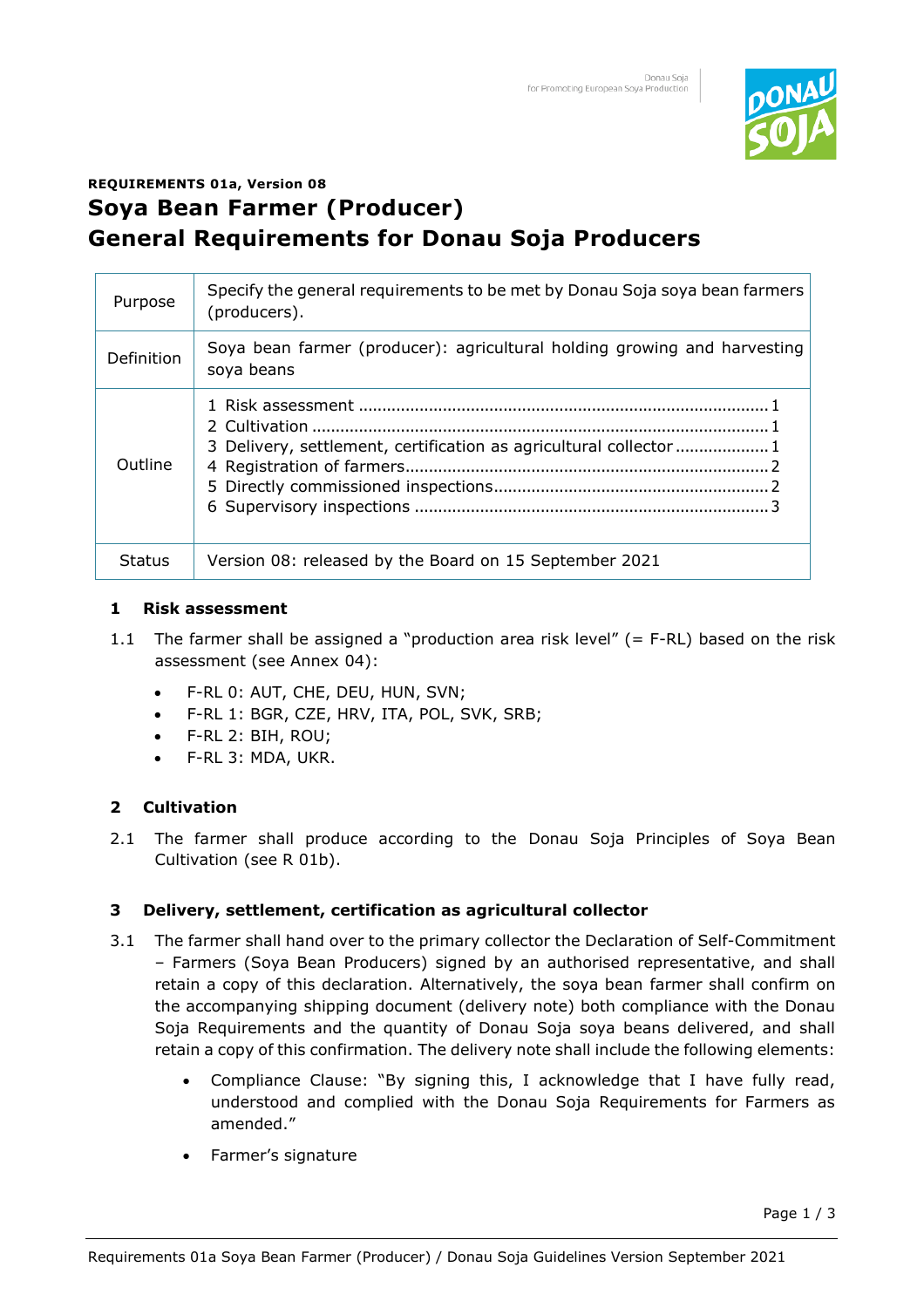

- 3.2 The farmer shall document all quantities of marketed soya beans with copies of all delivery notes and commercial invoices for agricultural collectors and other customers, and shall include a reference to the quality label "Donau Soja".
- 3.3 If soya bean farmers, located in production areas of risk level 2 or 3 (F-RL 2 or F-RL 3), sell Donau Soja soya beans directly to a trader not acting as an agricultural collector, they need to be certified as an agricultural collector and may only sell Donau Soja soya beans by means of Donau Soja lot certificates (in accordance with paragraph 10.2 in R 02).

## **4 Registration of farmers**

4.1 If the farmer is located in a production area of risk level 3 (F-RL 3):

The farmer shall notify Donau Soja Organisation by e-mail that they cultivate Donau Soja soya by 30 July of the current harvest year [\(quality@donausoja.org\)](mailto:quality@donausoja.org). Alternatively, the farmer can be registered by their primary collector (also by 30 July of the current harvest year).

### **5 Directly commissioned inspections**

5.1 If the farmer is located in a production area of risk levels 0–2 (F-RL 0, F-RL 1 or F-RL 2):

The farmer shall either be individually certified or participate in a group certification as set out in paragraph 3 of the "Requirements for Group Certifications". The farmer shall be inspected in accordance with the risk assessment (see Annex 04, paragraph 1).

5.2 If the farmer is located in a production area of risk level 3 (F-RL 3):

The farmer shall conclude an inspection contract with a certification body recognised by Donau Soja Organisation, commissioning this body to undertake a chargeable first inspection as well as further annual inspections. The name of the certification body commissioned shall be announced at the same time as the farmer is registered according to paragraph 4.1.

The directly commissioned certification body shall take a composite sample of Donau Soja green soya plants from the fields within the scope of their Donau Soja audit, and shall conduct rapid GM tests (Roundup Ready and LibertyLink). A positive rapid test result shall entail two further rapid GM tests. If any two of the three rapid tests conducted give a positive result, the farmer shall have a PCR test performed.

Please note: In soya plants older than 36 days, samples shall be taken from cotyledons or leaf pair 1 or 2.

Farmers may be exempt from rapid GM testing if they meet all of the following four criteria:

- the farmer delivers exclusively to a certified agricultural collector belonging to the same agricultural enterprise as this farmer;
- the farmer is inspected by the same certification body as the agricultural collector;
- the farmer does not receive their own certificate, but is listed in the annex to the certificate belonging to the agricultural collector;